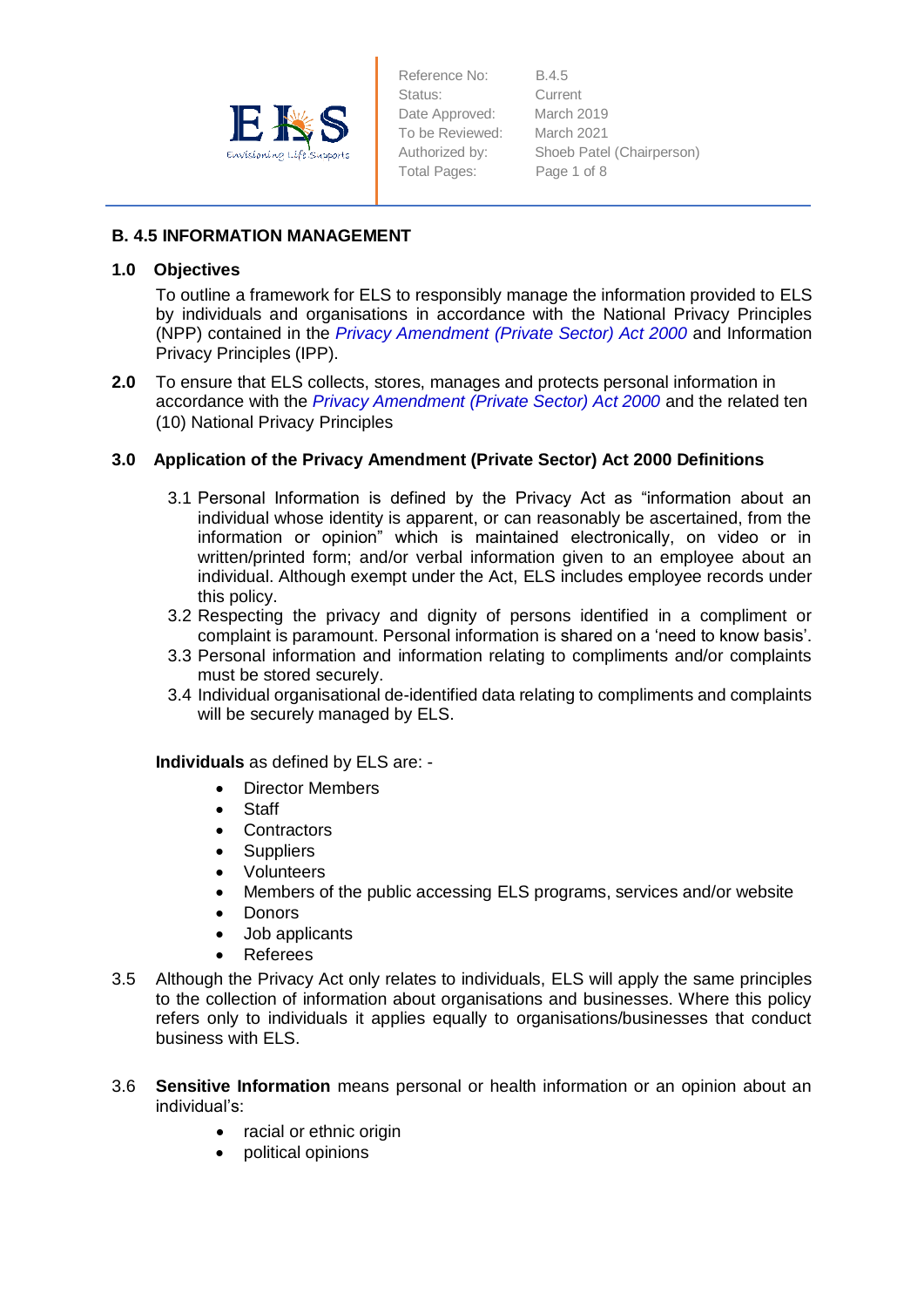

Reference No: B.4.5 Status: Current Date Approved: March 2019 To be Reviewed: March 2021 Total Pages: Page 2 of 8

Authorized by: Shoeb Patel (Chairperson)

- membership of a political association
- religious beliefs or affiliations
- philosophical beliefs
- membership of a professional or trade association
- membership of a trade union
- sexual preferences or practices
- criminal record.

## 3.7 **Health Information** means information or opinion about:

- the health or a disability (at any time) of an individual
- an individual's expressed wishes about the future provision of health services to him or her
- a health service provided, or to be provided, to an individual; that is also personal information
- other personal information collected to provide, or in providing, a health related service
- other personal information about an individual collected in connection with the donation, intended donation, by the individual of his or her body parts, organs or body substances.
- 3.8 **Employee Record**, in relation to staff or volunteer, means a record of personal information relating to employment. Examples of personal information may include all or any of the following:
	- engagement, training, discipline or resignation
	- termination of the employment
	- terms and conditions of employment
	- personal and emergency contact details
	- performance and conduct
	- hours of employment
	- salary or wages
	- membership of a professional or trade association
	- trade union membership
	- recreation, long service, sick, personal, maternity, paternity or other leave
	- taxation, banking or superannuation affairs.
- 3.9 The *Privacy Amendment (Private Sector) Act 2000* regulates the way that private sector organisations and health funded agencies can collect, use, keep secure and disclose personal information.
- 3.10 This procedure covers individuals whose personal information may be collected by ELS. Such people may include people with disabilities, accessing Staff and Volunteers at ELS.
- 3.11 Individuals have the right to know what information ELS holds about them and a right to correct that information if it is wrong. Individuals can also make a complaint if they think their information is not being handled or used properly.

### **4.0 Responsibilities**

4.1 The ELS Chairperson is responsible for the effective implementation of this policy.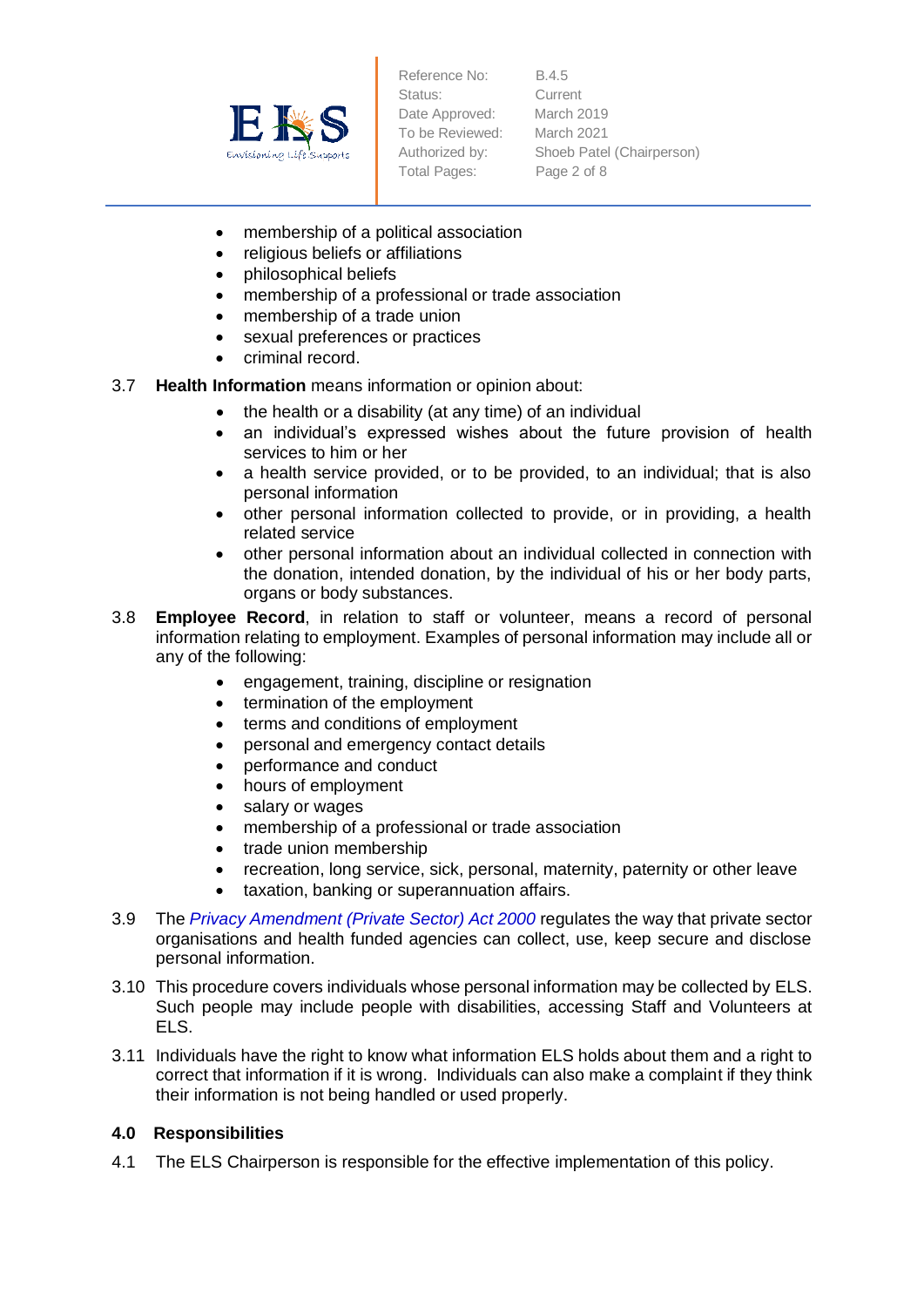

Reference No: B.4.5 Status: Current Date Approved: March 2019 To be Reviewed: March 2021 Total Pages: Page 3 of 8

Authorized by: Shoeb Patel (Chairperson)

- 4.2 All Director members, staff, contractors and volunteers are responsible for complying with this policy.
- 4.3 All Director members, staff, contractors and volunteers are responsible for seeking a documented exemption from ELS Chairperson in any situations where they are unable to follow policy or procedure.

## **5.0 Personal Information**

## 5.1 **Practice Guidelines**

The following guidelines establish the professional practice framework for all areas of activity within ELS

- ELS regards having the confidence of individuals/organisations as a privilege.
- Individual/organisations access to information about them is a right.
- The collection and storage of unnecessary information of individuals/organisations is considered a breach in privacy and is inappropriate.
- The formation of, or expression of a professional assessment/opinion must be recorded with care.
- Sensitive information will only be recorded with the individual/organisations consent unless:
	- (1) the collection is required by law
	- (2) the collection is necessary to prevent or lessen a serious and imminent threat to the life or health of any individual, where the individual whom the information concerns:
		- (a) is physically or legally incapable of giving consent to the collection
		- (b) physically cannot communicate consent to the collection.
- All individuals/organisations have the right to be informed on who has access to their information
- Individuals have a right to challenge the accuracy of personal information recorded about them
- At, or before, the time (or, if that is not practicable, as soon as practicable after) it is reasonable to expect that individuals/organisations will be made aware of the:
- nature of the contents of the information
- **EXEC** identity of ELS and how to make contact
	- (1) individuals/organisations right to make reasonable requests to access that information
	- (2) purpose for which the information is collected
	- (3) period of time for which the information is kept
	- (4) organisations (or type of organisations) to which ELS usually discloses information of that kind
	- (5) any law that requires the particular information to be collected
	- (6) main consequences (if any) for the individual if all or part of the information is not provided.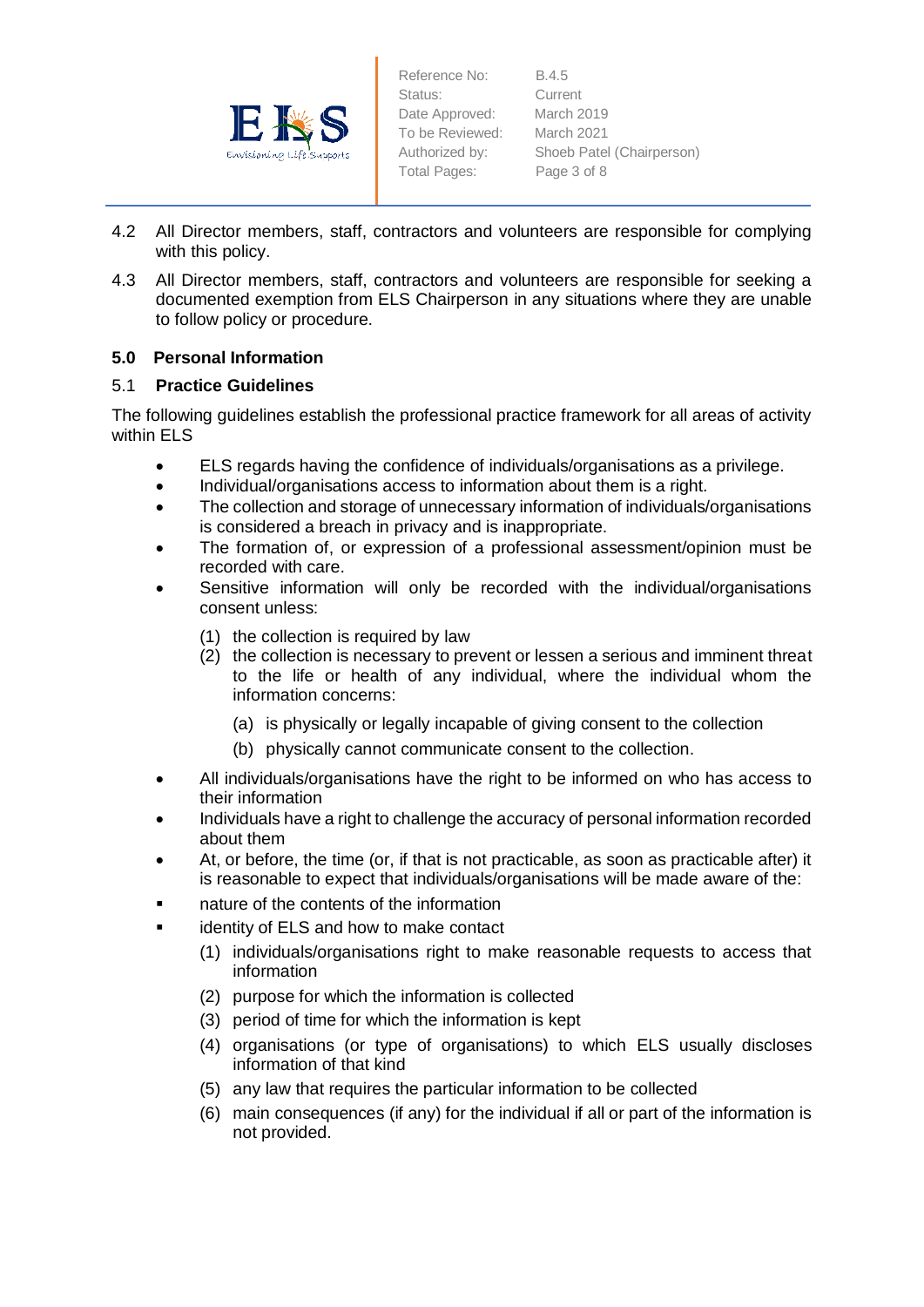

Reference No: B.4.5 Status: Current Date Approved: March 2019 To be Reviewed: March 2021 Total Pages: Page 4 of 8

Authorized by: Shoeb Patel (Chairperson)

- (7) People with disability have the right to request access to information held by ELS about them.
- (8) ELS will provide access to this information within thirty (30) days and any costs related to access to the information will be borne by ELS.
- (9) Where confidential information is to be provided to third parties, the written consent of the individual/organisation must be obtained or it must be identified as a requirement in the organisation's contract with ELS.
- (10)The release of non-identifying information must be checked prior to release to ensure the information is truly non-identifying.
- (11)Wherever it is lawful and practicable, individuals must have the option of not providing particular information. Consequences of not providing the information must be explained to the individual for their decision making purposes.
- 5.2 All Director members, staff, contractors and volunteers will sign a document which identifies the need to maintain privacy and confidentiality of information.
- 5.3 Information collected and held by ELS will often include pertinent personal details. The *Privacy Amendment (Private Sector) Act 2000* covers personal information. Personal information is information or an opinion that can identify a person.
- 5.4 The *Privacy Amendment (Private Sector) Act 2000* has special protection for information that is sensitive information and only applies to information that is recorded in some form, which can include in an electronic record.
- 5.5 Sensitive information is information about an individual's racial or ethnic origin, political opinions, membership of a political association, religious beliefs or affiliations, philosophical beliefs, members of a professional or trade association, membership of a trade union, sexual preferences or practices, criminal record, or health information.
- 5.6 Sensitive information held by ELS will be used and disclosed:
	- (1) Only for the purpose for which it was requested and provided, or
	- (2) For a directly related secondary purpose, unless otherwise agreed, or
	- (3) If the use or disclosure of the sensitive information is allowed by law
- 5.7 ELS is likely to collect the following personal information:

| <b>Personal information collected on</b><br>people with disability | <b>Personal information collected on</b><br><b>Staff or Volunteers</b> |
|--------------------------------------------------------------------|------------------------------------------------------------------------|
| Full name                                                          | Full name                                                              |
| Date of birth                                                      | Date of birth                                                          |
| Address                                                            | Address                                                                |
| Occupation                                                         | Occupation                                                             |
| Career history and plans                                           | Career history and plans                                               |
| Government allocated reference numbers                             | Results of aptitude and other tests                                    |
| Results of aptitude and other tests                                | Medical history and reports                                            |
| Medical history and reports                                        | Educational history and reports                                        |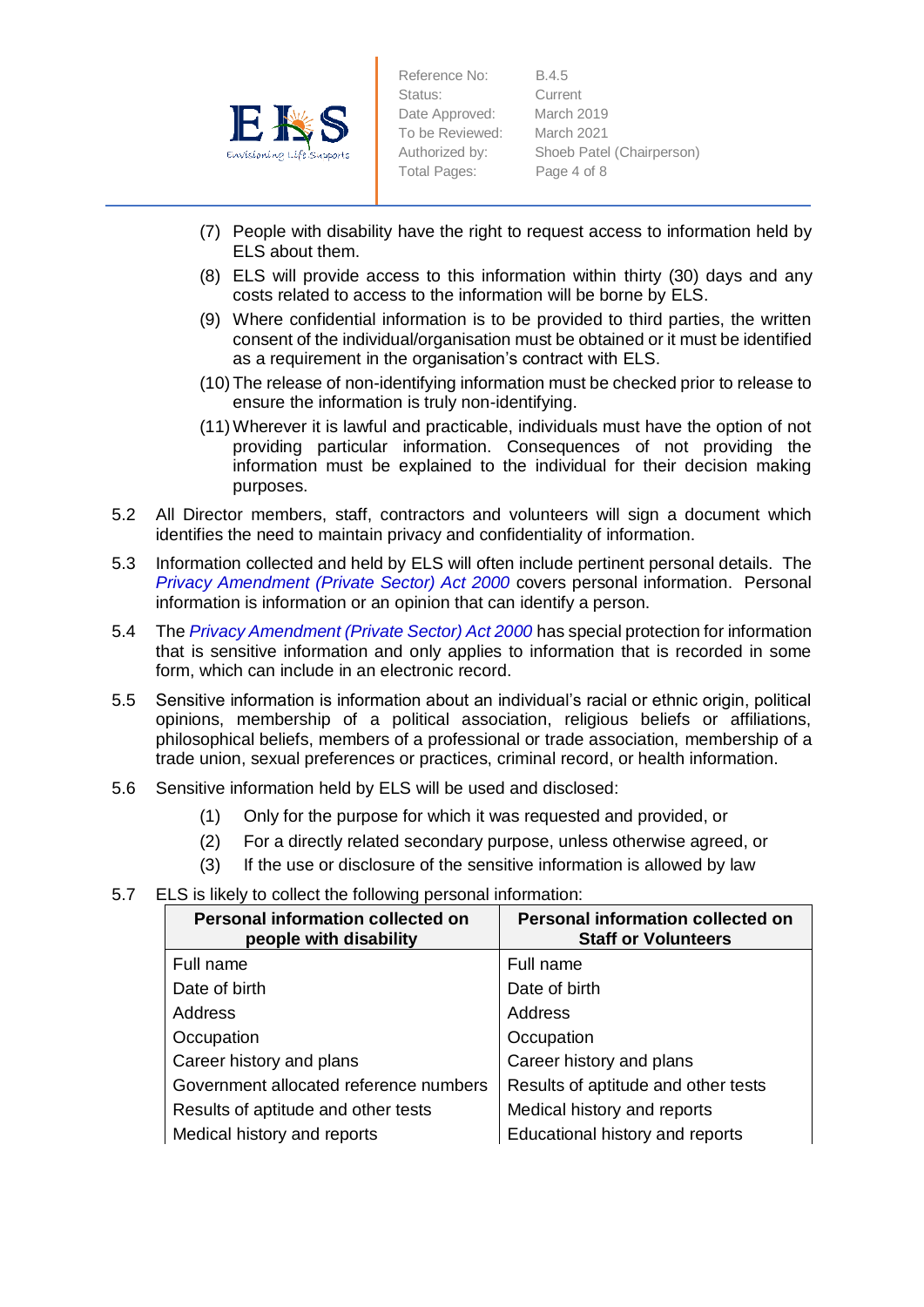

Reference No: B.4.5 Status: Current Date Approved: March 2019 To be Reviewed: March 2021 Total Pages: Page 5 of 8

Authorized by: Shoeb Patel (Chairperson)

| Educational history and reports                                          | Financial details, including Tax File<br>number and bank account details |
|--------------------------------------------------------------------------|--------------------------------------------------------------------------|
| Financial details, including Tax File<br>number and bank account details |                                                                          |
| Assessments, behavioural reports                                         |                                                                          |
| Agency referrals                                                         |                                                                          |
| Care and Discharge Plans                                                 |                                                                          |
| Individual Plans                                                         |                                                                          |
| NDIS Plan reference Number                                               |                                                                          |
| NDIS Plan budget related Information                                     |                                                                          |

## **6.0 Purpose of Collecting Personal Information**

- 6.1 ELS only collects information that is necessary for effective business operations or program activities. Information would ordinarily be considered "necessary" if an organisation cannot effectively pursue a legitimate function or activity without collecting this personal information.
- 6.2 ELS's primary purposes for collecting personal information include:
	- (1) To identify support and training needs of people with or without disability
	- (2) To comply with government and funding body requirements, including annual census information
	- (3) To meet legislative requirements
	- (4) To ensure duty of care obligations are fulfilled
	- (5) To analyse statistics for current and future planning
- 6.3 ELS is required to release information about people with disability (without identifying them by full name or address) to various Departments to enable statistics about disability services and their service users to be compiled. This information will be used for statistical purposes only and will not be used to affect any people with disabilities entitlements or access to services.
- 6.4 ELS may disclose limited personal information regarding people with disabilities to:
	- (1) Prospective employers
	- (2) Government departments, according to government and funding requirements
	- (3) Insurance companies
	- (4) All other reasonable parties that assist ELS to place people with disability in appropriate employment or day programs
	- (5) Medical practitioners in an emergency situation
	- (6) Relevant referral agencies with the consent of the person with disability or the person responsible, family member, carer, guardian or advocate

## **7.0 Collecting and Keeping Information Up to Date**

7.1 ELS will use fair and lawful ways to collect personal information.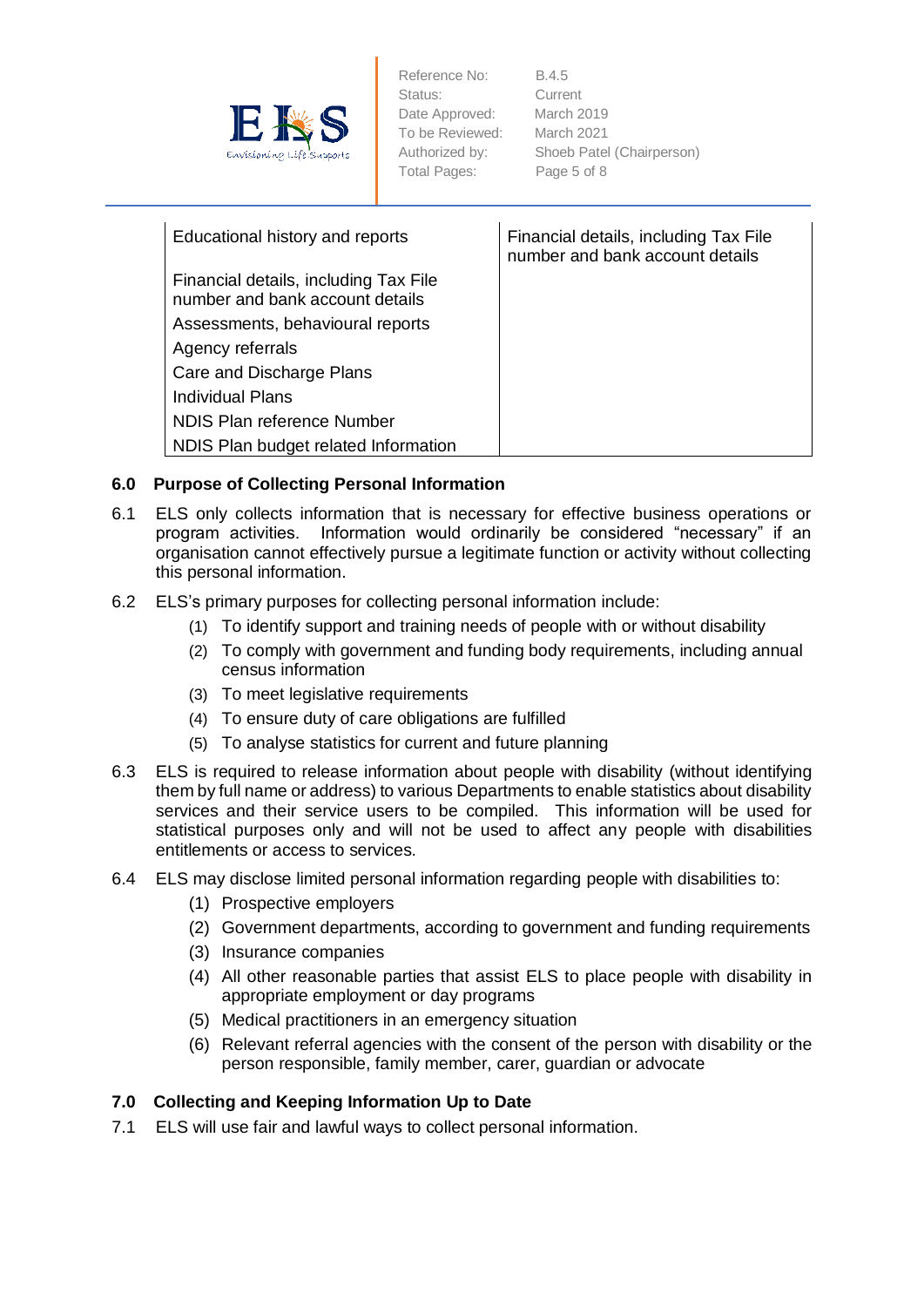

Reference No: B.4.5 Status: Current Date Approved: March 2019 To be Reviewed: March 2021 Total Pages: Page 6 of 8

Authorized by: Shoeb Patel (Chairperson)

- 7.2 Individuals will be informed when personal information is being collected or requested by ELS and this will be clearly indicated on relevant forms.
- 7.3 Individuals may choose not to provide personal information to ELS. This may limit ELS's ability to provide a full and relevant range of opportunities to the individual.
- 7.4 ELS collects personal information directly from an individual if it is reasonable and practicable to do so.
- 7.5 In some cases, ELS may receive personal information from families, carers, doctors, referees or people that have worked with or are working with the person concerned. If the personal information about a person with disability or staff member was not collected from the individual but from another person, ELS will take reasonable steps to make the **people with disability or staff member aware of:**
	- (1) Why ELS is collecting information about them
	- (2) Who else the personal information may go to
- 7.6 ELS will take reasonable steps to ensure, when collecting, using and storing the personal information of people with disability or staff that the information is accurate, complete and up to date. This will be done by:
	- (1) An annual request of individuals to update their own personal information, which will be coordinated by the NSW Leader.
	- (2) Only allowing individuals to update their own information, in writing, or with written consent from the individual concerned
- **8.0** Providing Engagement/Change of Details forms in accessible locations at all sites

### **9.0 Information Storage, Retention and Retrieval**

- 9.1 ELS will take reasonable steps to protect the personal information held, from misuse and loss, and from unauthorized access, modification or disclosure. This includes appropriate measures to protect electronic materials and materials stored and generated in hard copy. This is facilitated by ensuring that:
	- (1) All paper based Personal Files will be stored in a lockable cabinet or cupboard in a secure area.
	- (2) Paper based identifiable information will be kept securely locked away when not in use. The minimum requirement is that, outside normal working hours, the information must be stored in locked drawers or cabinets. Particular care will be taken regarding the print out and photocopying of paper based information. Authorised users with approved purposes must be prepared to collect personal information from printers, photocopiers and fax machines as soon as possible. Identifiable information will not be copied, electronically transmitted or removed from any ELS premises without specific approval from the NSW Leader.
	- (3) Computer and networks will be secured by user account and password protection and automatic screen shutdown will be in place on all PCs. Procedures which limit access to personal information by authorised persons for approved purposes will be communicated to people with disability and staff.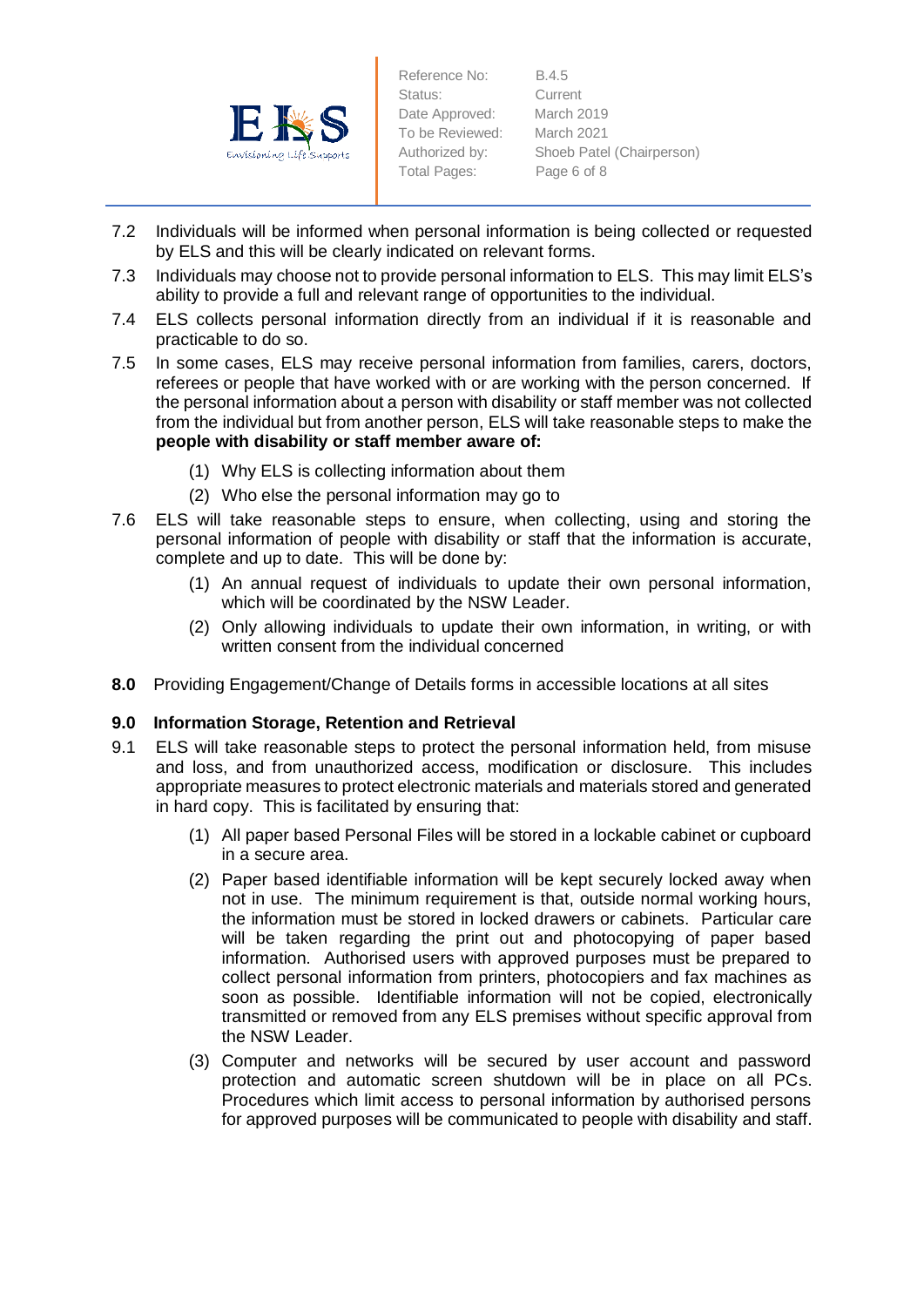

Reference No: B.4.5 Status: Current Date Approved: March 2019 To be Reviewed: March 2021 Total Pages: Page 7 of 8

Authorized by: Shoeb Patel (Chairperson)

- (4) Staff will be made aware of their privileged access to information. This will be communicated in staff recruitment, selection, induction, training and supervision procedures.
- (5) Staff who directly or indirectly have access to personal information, will be required to sign a Confidentiality Agreement as part of their induction into ELS.
- 9.2 ELS does not normally contract out data storage or processing functions. If ELS does contract out reasonable measures will be taken to protect the information by ensuring contracts reflect obligations under the *Privacy Amendment (Private Sector) Act 2000.*

### **10.0 Access to Personal Information**

- 10.1 Individuals may request to inspect their own records, take notes, photocopy or print them out.
- 10.2 A person with disability or staff member will generally be given access to personal information held in their name only
- 10.3 People other than the person with disability or staff member concerned, may only access another's personal information if authorised to do so and for an approved purpose.
- 10.4 ELS may deny an individual access to the personal information ELS holds about them. ELS is required to give the individual its reasons if it denies access to personal information. However, reasons are not required where such a disclosure would prejudice an investigation against fraud or other unlawful activity.
- 10.5 Access will be denied to an approved individual, if:
	- (1) The request does not relate to the personal information of the person making the request
	- (2) Providing access would pose a serious and imminent threat to the life or health of a person
	- (3) Providing access could have an unreasonable impact on the privacy of others, which can include any information in the document from which the identity of another person may be reasonably ascertained
	- (4) The request is frivolous and vexatious
	- (5) The request relates to existing or anticipated legal proceedings
	- (6) Providing access would be unlawful
	- (7) Providing access to information would show ELS's intentions and therefore prejudice or interfere in some negative way in ELS's negotiations with the individual making the request
	- (8) Denial of access is authorised or required by law
	- (9) Access would prejudice law enforcement activities
	- (10) Access discloses a '*commercially sensitive'* decision making process or information
	- (11) Any other reason that is provided for in the *National Privacy Principles (NPPs) set-out under the Privacy Amendment (Private Sector) Act 2000*
- 10.6 Where possible ELS will favour providing access. It may do so by providing access to the appropriate parts of the individual's records that are not exempt